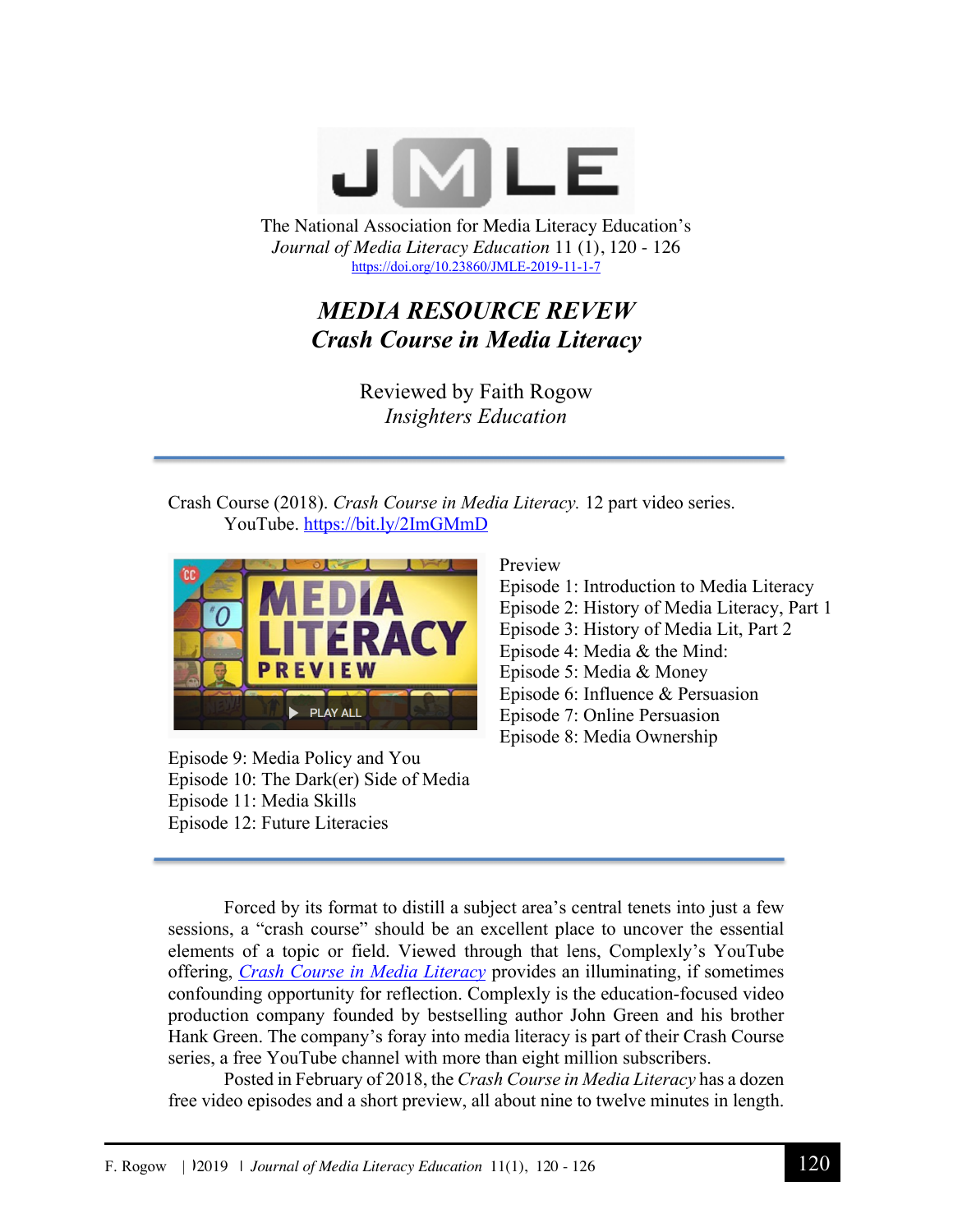Cultural commentator Jay Smooth serves as series host and instructor. Sitting at an anchor desk and speaking directly to the camera, Smooth is aided by abundant graphics and animated segments. This construct provides for an entertaining version of a fairly traditional, if illustrated, didactic college lecture.

The tone of the fast-paced sessions is casual and slightly irreverent. If views are a measure of success, then this effort is a hit – maybe not a game-winning hit, but a hit none the less. As of March 2019, Episode 1, "Introduction to Media Literacy" has been viewed more than 267,000 times and liked by more than 7,000. The "Preview" was the next most popular, garnering more than 183,000 views. Viewership drops by half or more for the remaining episodes, but that is still impressive reach for a field that is often marginalized, especially in the U.S.

Those who view all twelve videos will encounter a series of entertaining, introductory level explanations of a wide range of media literacy concepts. The course covers psychological processes like confirmation bias and filter bubbles; it provides historical descriptions of topics such as yellow journalism, propaganda, and even the field of media literacy itself; it explains facets of media like constructedness, market research and data collection, public relations and advertising. The series reviews digital literacy topics like catfishing, geolocation, and privacy and looks at political and legal debates over issues like copyright and net neutrality.

These topics are interspersed with overviews of selected mass communications theorists (e.g., Marshall McLuhan, Stuart Hall, and Edward Bernays). Also included are a few quotes from familiar media literacy scholars, including Renee Hobbs and David Buckingham, along with one class devoted to media literacy inquiry skills. The *Crash Course in Media Literacy* video series provides viewers with abundant novice-level opportunities to examine aspects of media that often go unnoticed. What viewers won't get is a consistent, useful framework for media literacy, the chance to practice and apply the knowledge and skills introduced, or prompts for metacognitive reflection on their own biases and world views.

#### **OVERALL APPROACH**

What impression of media literacy does the course create for the tens of thousands of people it has reached? The preview starts out predictably, with the definition of media literacy currently used by NAMLE: "the ability to access, analyze, evaluate, create, and act using all forms of communication." But the series doesn't revisit that definition until Episode #11, entitled "Media Skills." A person who dove directly into the first class without ever watching the preview wouldn't understand that inquiry is central to being media literate.

Lacking that context, a student sitting in on the first couple of sessions, could (erroneously) assume that studying Mass Communications and studying media literacy are the exactly same thing. The voices of educators are missing because this is not a course about media literacy *education*.

The Preview video also poses a telling first question: "How do I know if a piece of media is trying to manipulate me?" And it provides an answer: "It probably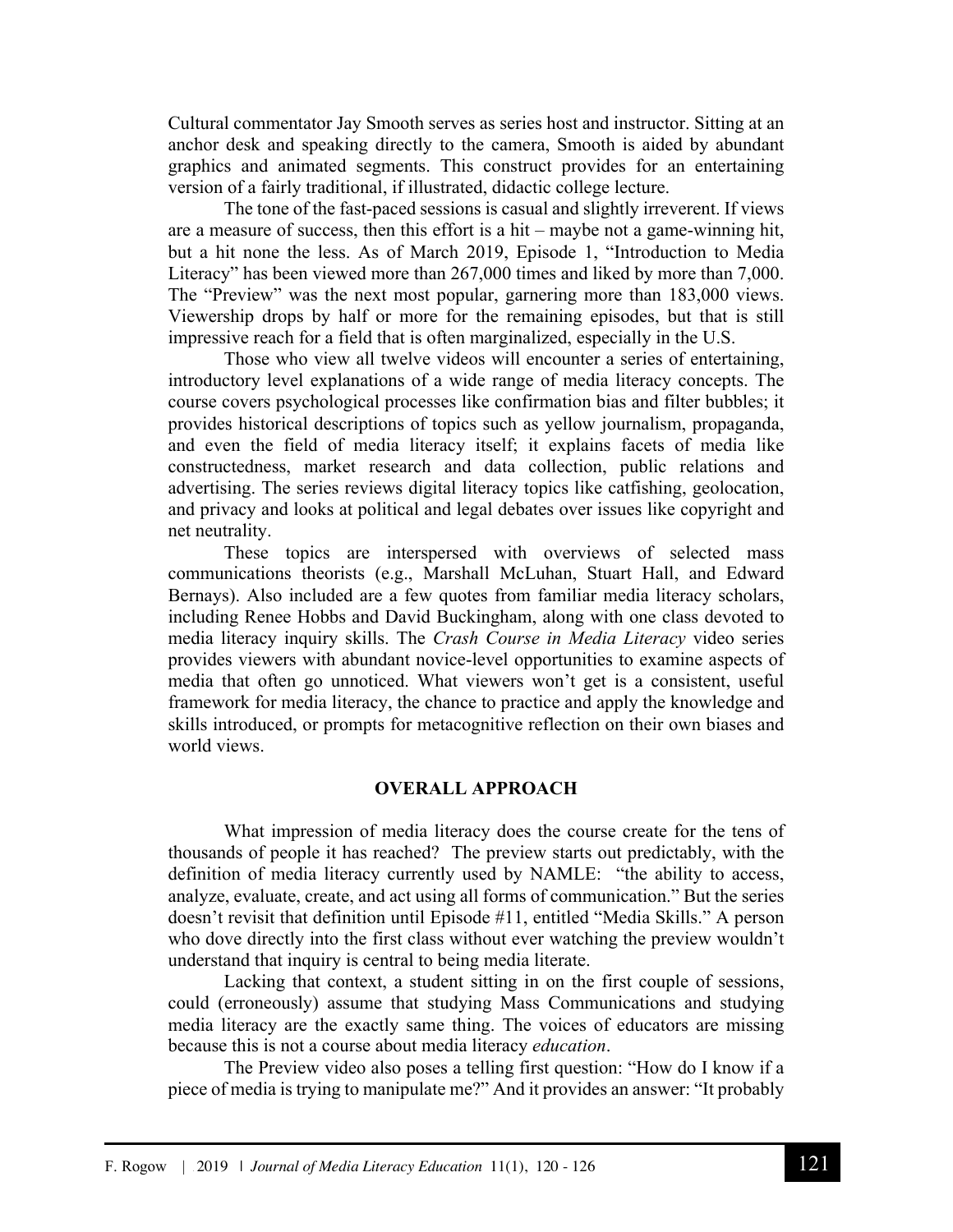is." In other words, the *Crash Course in Media Literacy*'s central assumption is that media are inherently manipulative and the primary purpose of becoming media literate is to be one of the "cool, in-the-know" people who isn't fooled. Making media is tangential. Developing the discipline of reflecting on one's media choices or interpretations is almost entirely absent.

## **Media-As-Problem Paradigm**

The Course's big-bad-media framework is common…and unfortunate. What's particularly frustrating in this instance is that the *Crash Course in Media Literacy* explicitly disavows the belief that media are a monolith ("Media and Money," Episode #5) or that media are uniformly negative. Course creators seem oddly unaware that the entire series uses a media-as-problem paradigm.

It starts in the "Introduction to Media Literacy," Episode #1, which features a defense of the course's use of the phrase "*the* media" as a singular noun to mean "mass communication." Though the explanation is welcome, the choice is not without consequence. Even if we accept that in colloquial use the word "media" can be treated as a singular, the result obscures the diversity of media. When media are perceived as a single entity, if you can prove that one media outlet is untrustworthy, then all media are equally untrustworthy. And if that's the case, why bother learning to apply analysis or discernment skills, i.e., why bother with media literacy at all?

The Course's claim to be based in literacy ("History of Media Literacy, Part 1," Episode #2), is equally incongruous. Literacy is a social meaning-making process in which we use language to make sense of the world and to express our thoughts and feelings (Harste, 2003). In the modern world, that has typically meant learning to comprehend, interpret, and use the written (or printed) word. Media literacy expands this traditional literacy construction to include mediated imageand audio-based communication. Media literate people apply their skills to *all* symbol-based communication, irrespective of message.

In contrast, many episodes in the *Crash Course in Media Literacy* dwell on looking at negative aspects of media and suggest that media literacy is the counterbalance. Even the episode entitled "Media and the Mind" (Episode #4) positions media literacy as a way to "overcome the worst impulses of [our] brains." It labels the human attraction to narrative as a weakness, noting that "the human instinct for storytelling is straight up dangerous for media literacy," all while it uses storytelling to offer some brilliant explanations of key concepts.

For example, storytelling is used to great effect in "Media Policy and You" (Episode #9) which does a nice job of explaining fair use using a narrative about an imaginary viewer who wants to make their own video to a popular Taylor Swift song. Smooth walks viewers through a helpful four-question process that they can use to determine whether particular aspects of making this video fall within accepted fair use practices.

In the *Crash Course in Media Literacy,* media literacy is an individual pursuit with individual benefits. This approach shows up most profoundly in "Media Skills," (Episode #11) when Smooth explains the meaning of each aspect of media literacy's definition. The examples provided for "Act" include researching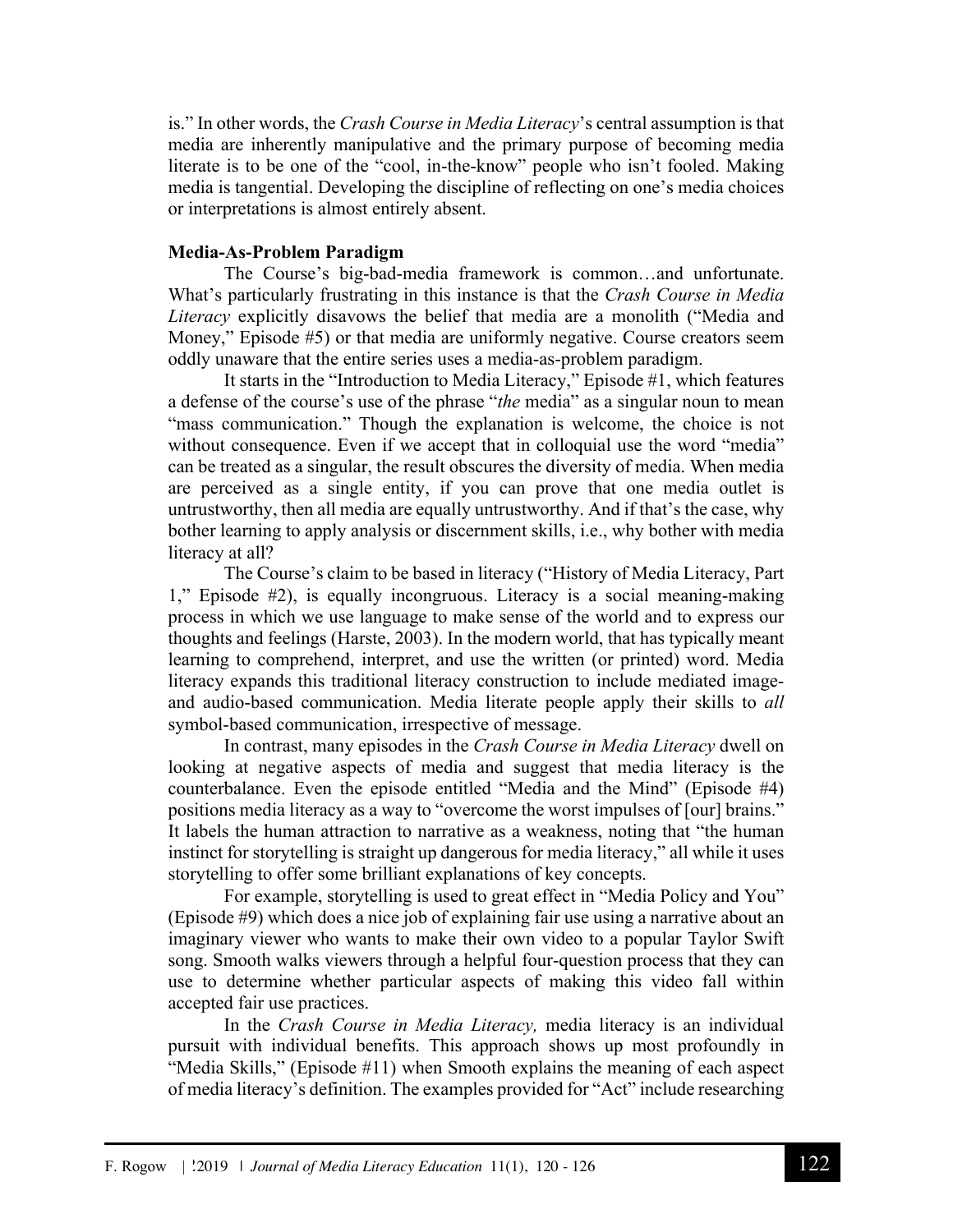candidates before you vote, responding to information you read by becoming vegan, and deleting Twitter because you spend too much time on social media. But these examples shortchange the fundamentally democratic forms of action that this particular competency emphasizes. There is never a suggestion that one might join with allies to push back on problematic media structures, engage in online grassroots organizing, create interest-based online communities, or connect with others by sharing work in a blog or YouTube video. That's a significant, if common, missed opportunity given that one of the primary changes from our analog past to our digital present is the ability to easily connect with others across the globe.

## **Highlights**

To be sure, the *Crash Course in Media Literacy* features some great segments. Some are apparent right at the start. For example, Episode #1's rejection of textual determinism and its subsequent imaginary texting conversation using only emojis to arrange a possible romantic encounter is a creative and effective way to demonstrate Stuart Hall's notion of encoding and decoding (i.e., communication is a complex interaction between maker and consumer).

"History of Media Lit Part 2," Episode #3 offers a cleverly-imagined scenario of sharing mom's birthday on Facebook to people who otherwise wouldn't know (or care) about your mother's special day. Smooth points out that this is an example of how a platform has changed behaviors – not just *what* people say, but how they say it and to whom. The episode effectively uses the scenario as a way to demystify McLuhan's declaration that "We shape our tools and then our tools shape us."

Similarly, in "Influence and Persuasion," Episode #6, which is arguably the series' most successful video, Maslow's hierarchy of needs is used to show how ads play on human desires. It nicely illustrates the appeal of feeling loved or validated using an ad from cosmetic company L'Oreal and it's slogan "Because you're worth it." In "Online Persuasion," Episode #7 offers a very good description of how the Internet facilitates tracking, and how this has changed advertising from broad to targeted. It follows up with a revealing look at Instagram's terms of service, and ends with the insight that recommendations based on our online history are not really *our* preferences. Instead they are the choices of advertisers, social media platforms, and ISPs – and they can limit the options we see.

Several of the sessions pose high quality, thought-provoking questions. For example in "History of Media Literacy, Part 1" (Episode #2), Smooth recounts news reporting on the 1898 sinking of the Maine and its influence on the U.S. going to war against Spain. He follows with questions including, "What happens when we rely on media?" "Should everyone have access to it?" and "What happens if that access is exploited?"

Finally, "Media and Money" (Episode #5) offers an easy-to-follow yet sophisticated discussion of representation and media ownership. Smooth deftly connects the common use of stereotypes to commercial media systems being rigged to favor those who already have money, all while making clear that the system isn't a conspiracy.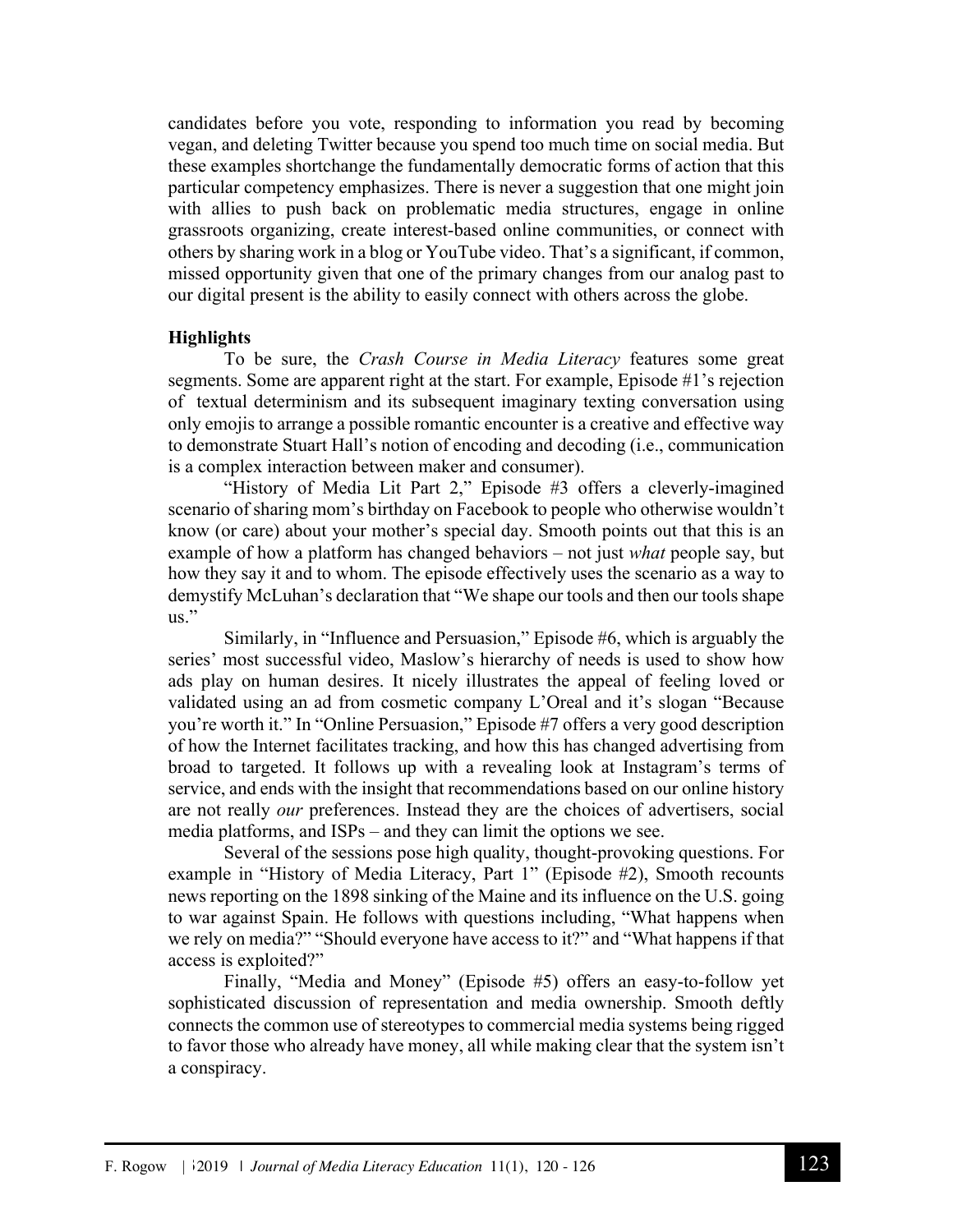### **Limitations and Omissions**

Perhaps I should have anticipated inconsistencies from the very beginning, when in Episode #1, NAMLE is misidentified as the National Association of Media Literacy Educators instead of the National Association for Media Literacy Education. Such small sloppiness forces the question: If you get the simple stuff wrong, what else are you getting wrong?

The nod to NAMLE without mentioning any other media literacy organization also reveals that the *Crash Course in Media Literacy* is U.S.-centric. Its American lens influences the content of several discussions. For example, "History of Media Literacy, Part 2" Episode #3 explains the cyclical nature of moral panics over new technologies, but without any of the socioeconomic class analysis common to British scholarship (e.g., David Buckingham, 2012). So the viewer gets the impression that panics are about individual fear of change, not that panics are about a dominant class attempting to impose its values on those it deems to be inferior.

This episode also includes a reference to the average person spending 10 hours a day looking at a screen, but there is no source given for that statistic. This presents an interesting format dilemma. Unlike print sources, YouTube videos don't typically offer citations or bibliographies, so there is no way to check sources. So the same course that challenges viewers to spot and reject disinformation ("The Dark(er) Side of Media," Episode #10) makes it difficult to fact-check its own claims. Perhaps that's because the course creators can only envision analyzing media that is objectionable, and they see themselves as "good guys."

In fact, it isn't even clear who is responsible for the content of *Crash Course in Media Literacy*. Monica Bulger, who has written about media literacy (including in this journal) is listed as the education consultant, but not the writer. Aubrey Nagle, a Complexly staffer (and not a media literacy specialist) is given the writer credit. It's reasonable to assume that as host of the series, Smooth is also responsible for some of the content, but without knowing who is responsible for particular choices or approaches it is difficult for a reviewer to assess influences. That's a conundrum for a media literacy course, where learning to evaluate source credibility is a central goal.

Unfortunately, there are also a few videos that include errors. The session on propaganda quotes Renee Hobbs, noting, "Everyone has become a propagandist," but it completely misses her point. While Hobbs would agree with the *Crash Course in Media Literacy* that propaganda is a form of media that uses emotional persuasion to influence political outcomes, she is clear that it can be positive social force as well as a negative one (Hobbs, 2018). The episode, on the other hand, defines propaganda as exclusively negative, even titling the video "The Dark(er) Side of Media."

Also troubling is Episode #3's review of the history of media literacy, which describes a linear progression from protectionism to inquiry. It concludes that, "Instead of protecting consumers from media messages, media literacy now seeks to prepare them to receive and create them." While many media literacy education advocates would be pleased by the notion that protectionism is passé, it's not true. It would have been more accurate to acknowledge that there are currently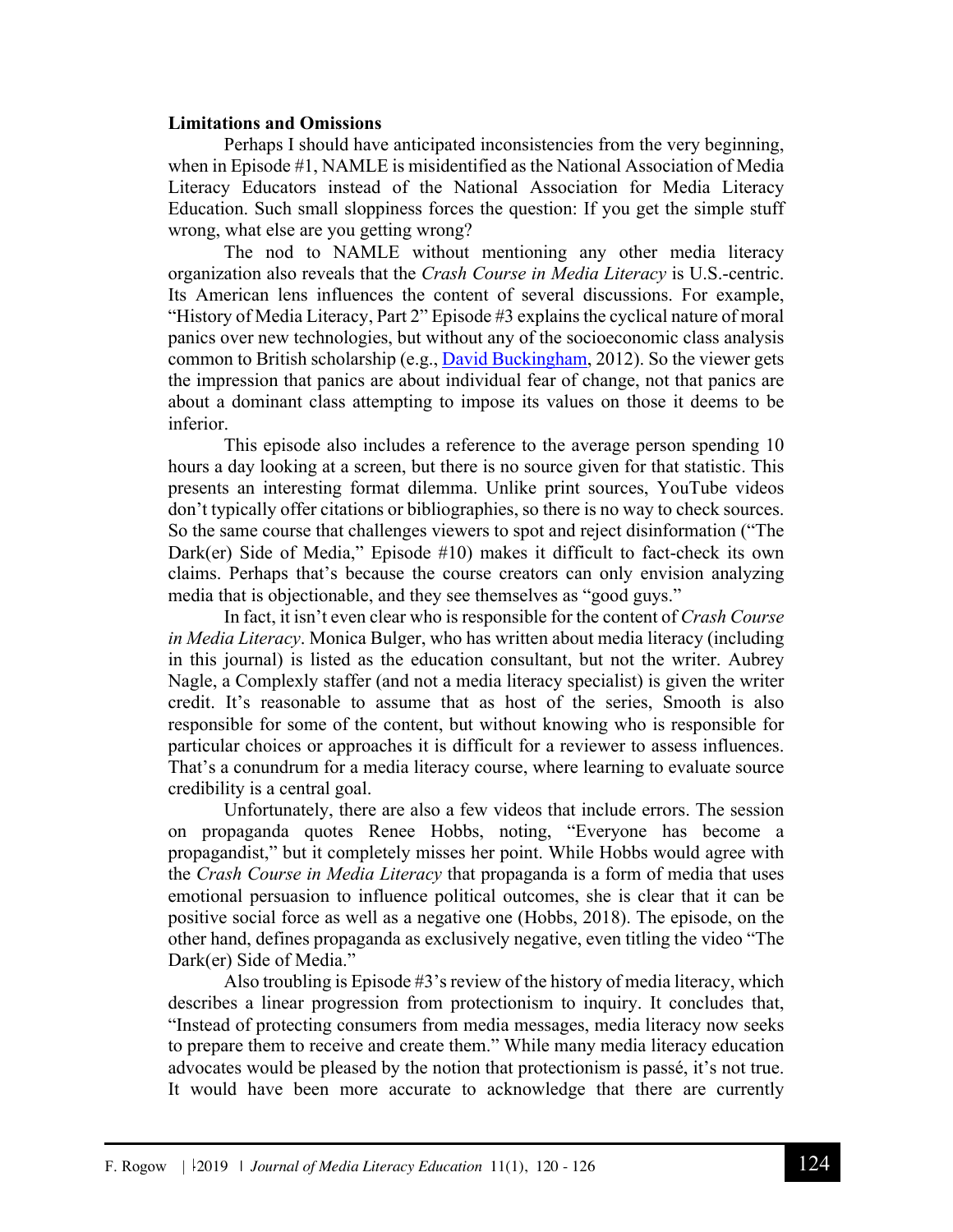practitioners taking both protectionist and inquiry-based approaches, with calls to limit screen time and observe Screen Free Week (e.g., Jean Twenge, the Coalition for a Commercial Free Childhood, Sue Palmer, Arik Sigman) co-existing with organizations like NAMLE, Project Look Sharp, Media Smarts, the Media Education Lab, and the many schools schools that celebrate Media Literacy Week with special events and activities. Because Episode #3 is also the video that introduces Marshall McLuhan's work, this episode too important to skip. So educators considering whether to recommend or incorporate the *Crash Course in Media Literacy* are faced with a series of difficult choices.

There are several other episodes that present essential information but that also include questionable content. Ironically, one of the most disappointing episodes is "Media Skills," Episode #11, the one that explores the definition of media literacy and introduces key questions. Why? The key questions that Smooth presents have some serious flaws and omissions. For example, the first question identified is this: "Who created this message and what is its purpose?" The fact that "purpose" is singular closes out the possibility that there could be more than one purpose. And, as the "Media and Money" Episode #5 points out, "Every piece of media has many purposes." A plural form of the question  $-e.g.,$  Who created this and why? – would have better prompted complex critical thinking and more accurately reflected the course content.

If "key questions" are trailheads that put people on "insight pathways," then it should be reasonable to expect that Episode #11 would offer questions that help viewer-students analyze media in ways that would address the major topics covered in the Course, but that's not what we get. Smooth introduces the five key questions that Renee Hobbs uses to explore authorship, purpose, constructedness, point of view, and interpretation. But there is no recognition that this particular question set is but one of many possibilities, or that it omits questions that are central to critical media literacy or information literacy approaches, such as questions about benefits and harms, authority, or credibility. This is surprising given the Course's focus on the pitfalls of media and its attention to topics like Russian disinformation campaigns (a focus of the "Dark(er) Side," Episode #10). It is however, indicative of the disconnectedness that pervades the course. It's as if segments were crafted by different people who didn't consider the implications of what the others had said.

It is perhaps, then, predictable that there are no questions inviting epistemological reflection, e.g., "How do my prior experiences and beliefs shape my interpretation?" or "What do I learn about myself from my interpretation or reaction?" or even the simple "How does this make me feel?" (Rogow and Scheibe 2017). The fast-paced format of the course is simply not well-suited to reflection. Some things go by so quickly one might miss them even if they were in pause-thevideo-and-ponder mode. In one stunning example, "History of Media Lit, Part 2" Episode #3 offhandedly refers to "social conventions like race and gender," as if most people know or understand that race is a "social convention." The assertion is accurate, but it needs further explanation. I envision lots of people scratching their heads and saying "Wait. What? Race isn't biological?"